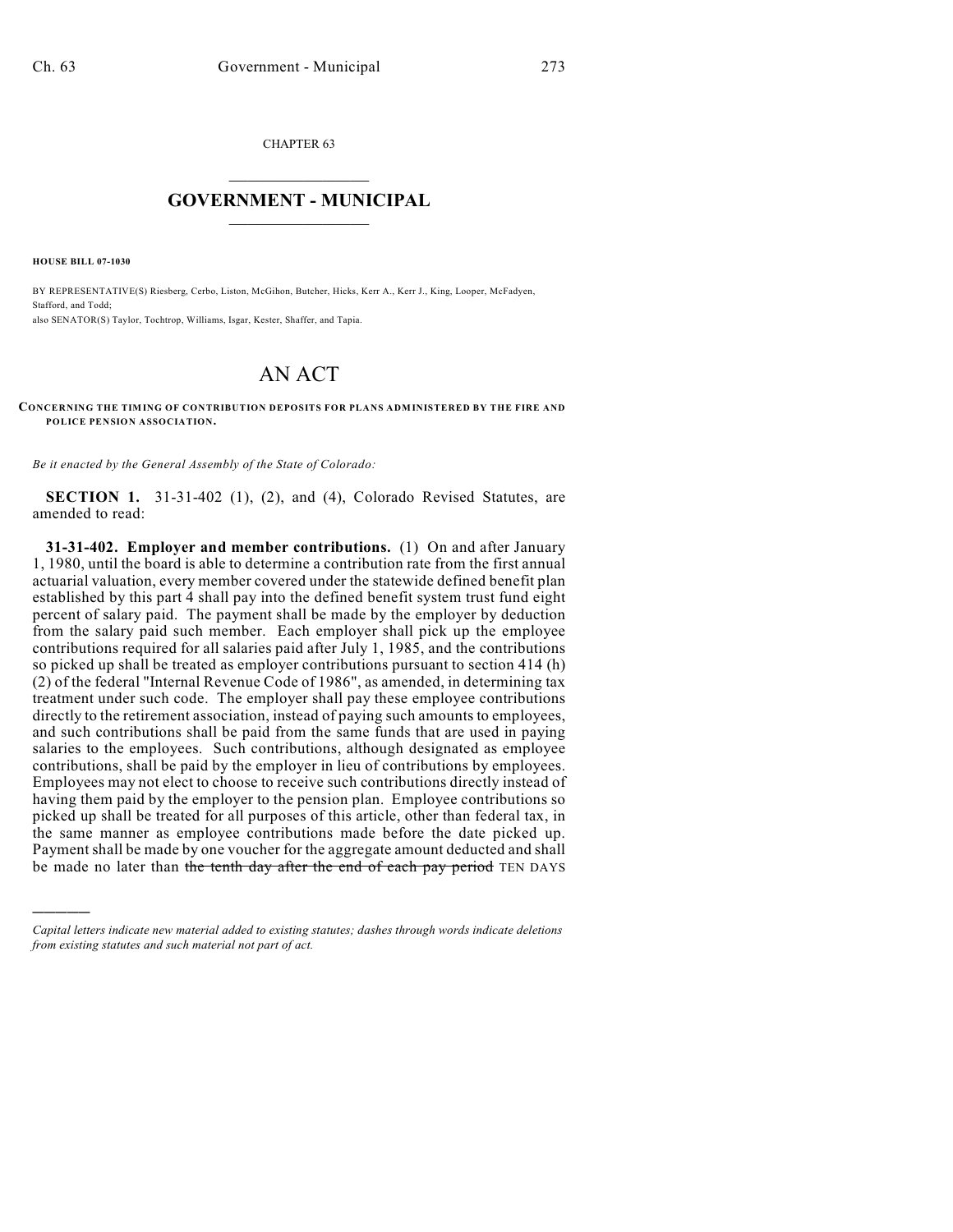FOLLOWING THE DATE OF PAYMENT OF SALARY TO THE MEMBER. All such payments shall be credited to the defined benefit system trust fund.

(2) On and after January 1, 1980, until the board is able to determine a contribution rate from the first annual actuarial valuation, every employer employing members who are covered by the statewide defined benefit plan established by this part 4 shall pay into the defined benefit system trust fund eight percent of the salary paid to such member, and such payment shall be made no later than the tenth day after the end of each pay period TEN DAYS FOLLOWING THE DATE OF PAYMENT OF SALARY TO THE MEMBER. All such payments shall be credited to the defined benefit system trust fund.

(4) The payments required by this section are subject to penalties if not submitted when due. Payments are due no later than ten days following the date of payment of salary to the member. unless the salary is paid more than once monthly, in which event such payments are due no later than the tenth day of the month following the month the salary is paid to the member. An interest charge of one-half of one percent per month shall be levied against any unpaid amount and added to the employer payments required pursuant to this section; except that the board may waive the interest charge for new accounts in hardship cases, subject to rules promulgated by the board.

**SECTION 2.** 31-31-502 (4) (a), Colorado Revised Statutes, is amended to read:

**31-31-502. Statewide money purchase plan - creation - management.** (4) (a) Except as provided in paragraph (b) of this subsection (4), upon the effective date of an employer's withdrawal from the statewide defined benefit plan and election to participate in the statewide money purchase plan, each member covered by the statewide money purchase plan shall pay into the fund eight percent of salary paid. The payment shall be made by the employer by deduction from the salary paid such member. Except as provided in paragraph (b) of this subsection (4), for each such member, the employer shall pay into the fund eight percent of the salary paid to such member. All such payments shall be made by one voucher for the aggregate amount and shall be made no later than the tenth day after the end of each pay period TEN DAYS FOLLOWING THE DATE OF PAYMENT OF SALARY TO THE MEMBER. All such payments shall be credited to the fund. Late payments are subject to the penalty set forth in section 31-31-402 (4).

**SECTION 3.** 31-31-811 (4), Colorado Revised Statutes, is amended to read:

**31-31-811. State funding of death and disability.** (4) For each member hired on or after January 1, 1997, who is eligible for the death and disability coverage provided by this part 8, a contribution shall be made to the death and disability account in the fund for the years 1997 and 1998 in an amount not greater than two and four tenths percent of the member's salary. Thereafter, the board, based on an annual actuarial valuation, may adjust the contribution rate every two years, but in no event may the adjustment for any two-year period exceed one-tenth of one percent of the member's salary. Any employer and any local pension board or authority shall provide such information as may be required by the board in order to complete the annual actuarial valuations. The actuary appointed by the board may utilize either the entry age-normal cost method or the aggregate cost method